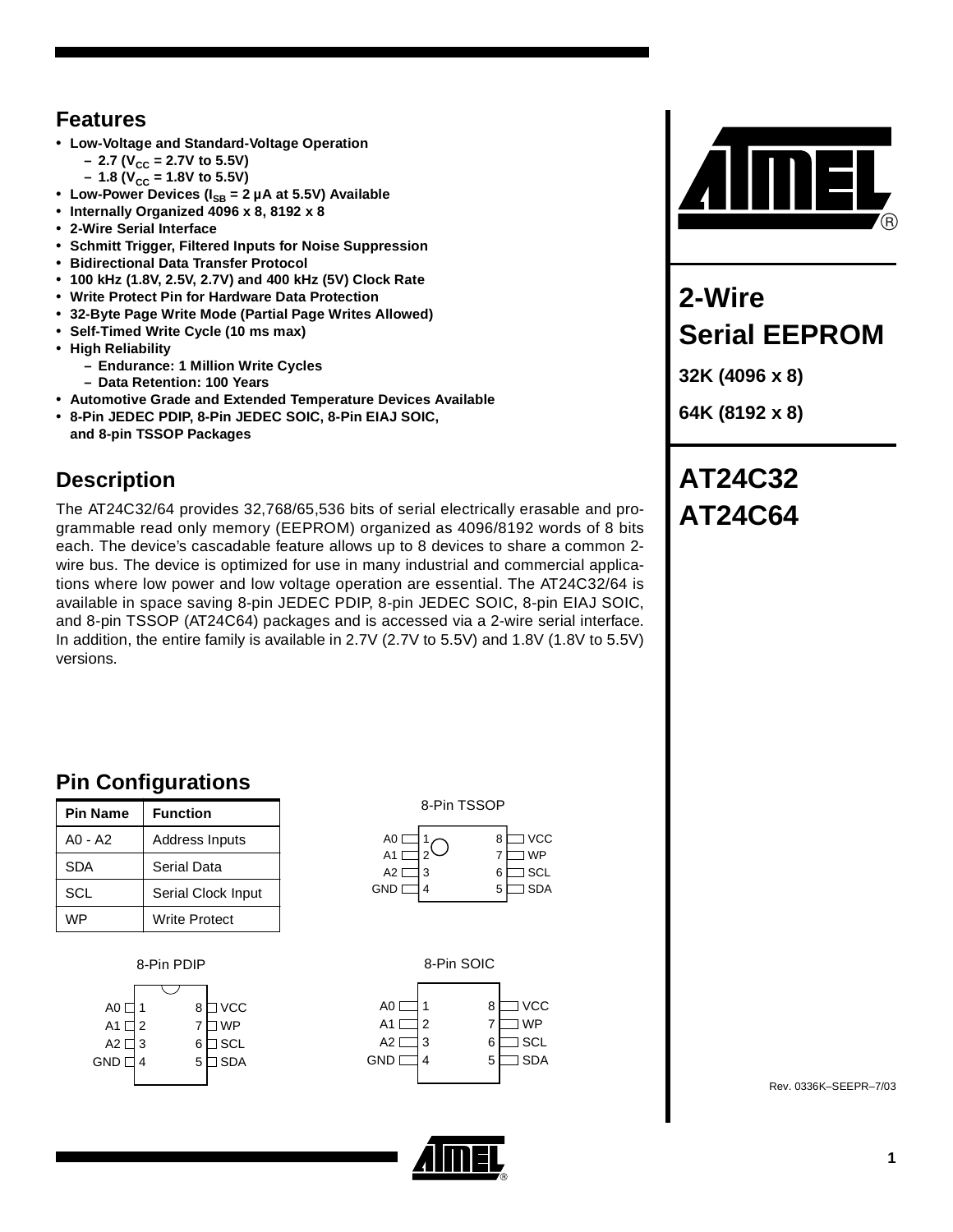

### **Absolute Maximum Ratings\***

| Voltage on Any Pin |
|--------------------|
|                    |
|                    |

\*NOTICE: Stresses beyond those listed under "Absolute Maximum Ratings" may cause permanent damage to the device. This is a stress rating only and functional operation of the device at these or any other conditions beyond those indicated in the operational sections of this specification is not implied. Exposure to absolute maximum rating conditions for extended periods may affect device reliability.

## **Block Diagram**

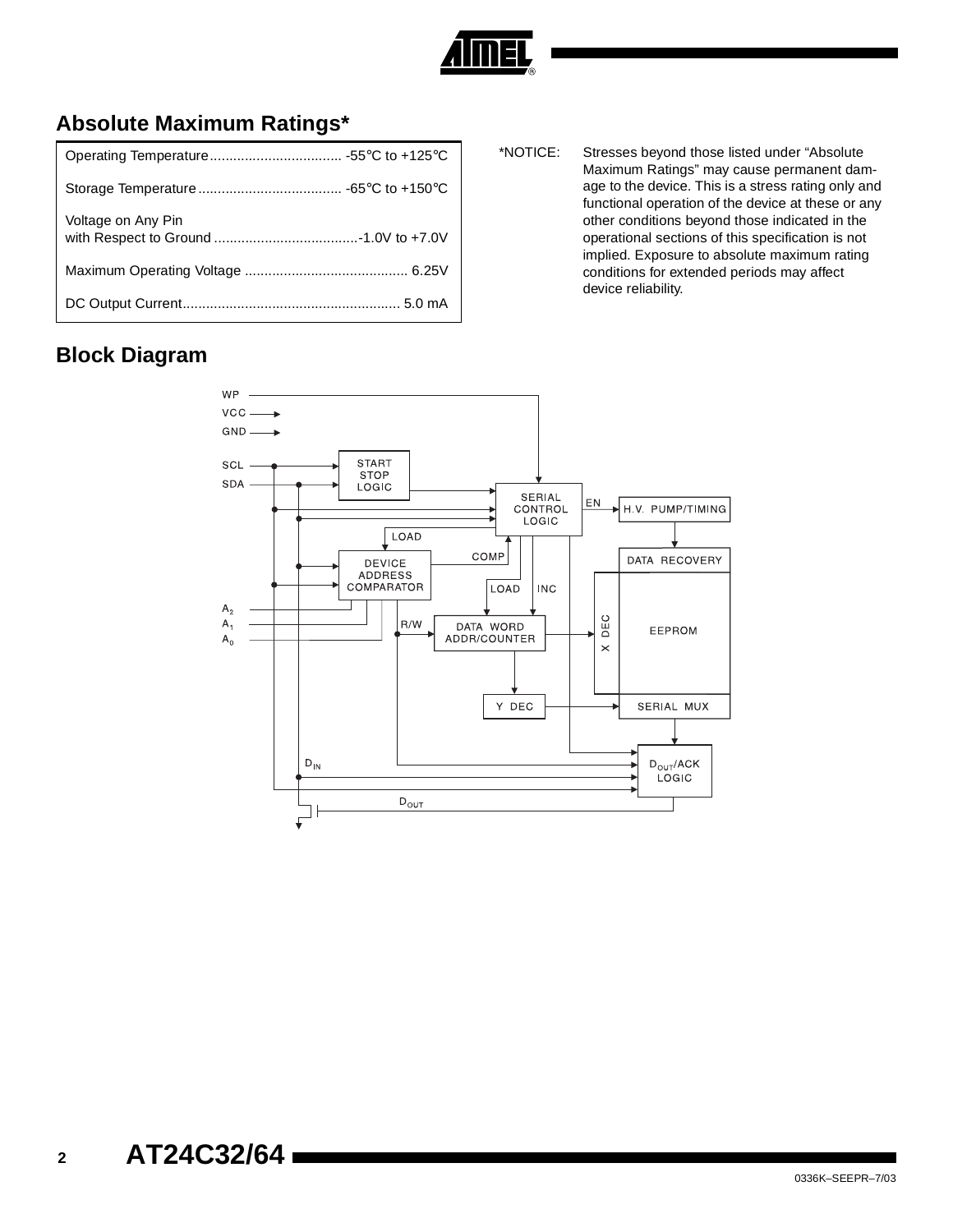**Pin Description SERIAL CLOCK (SCL):** The SCL input is used to positive edge clock data into each EEPROM device and negative edge clock data out of each device.

> **SERIAL DATA (SDA):** The SDA pin is bidirectional for serial data transfer. This pin is open-drain driven and may be wire-ORed with any number of other open-drain or open collector devices.

> **DEVICE/PAGE ADDRESSES (A2, A1, A0):** The A2, A1 and A0 pins are device address inputs that are hard wired or left not connected for hardware compatibility with AT24C16. When the pins are hardwired, as many as eight 32K/64K devices may be addressed on a single bus system (device addressing is discussed in detail under the Device Addressing section). When the pins are not hardwired, the default  $A_2$ ,  $A_1$ , and  $A_0$ are zero.

> **WRITE PROTECT (WP):** The write protect input, when tied to GND, allows normal write operations. When WP is tied high to  $V_{CC}$ , all write operations to the upper quandrant (8/16K bits) of memory are inhibited. If left unconnected, WP is internally pulled down to GND.

**Memory Organization AT24C32/64, 32K/64K SERIAL EEPROM:** The 32K/64K is internally organized as 256 pages of 32 bytes each. Random word addressing requires a 12/13 bit data word address.

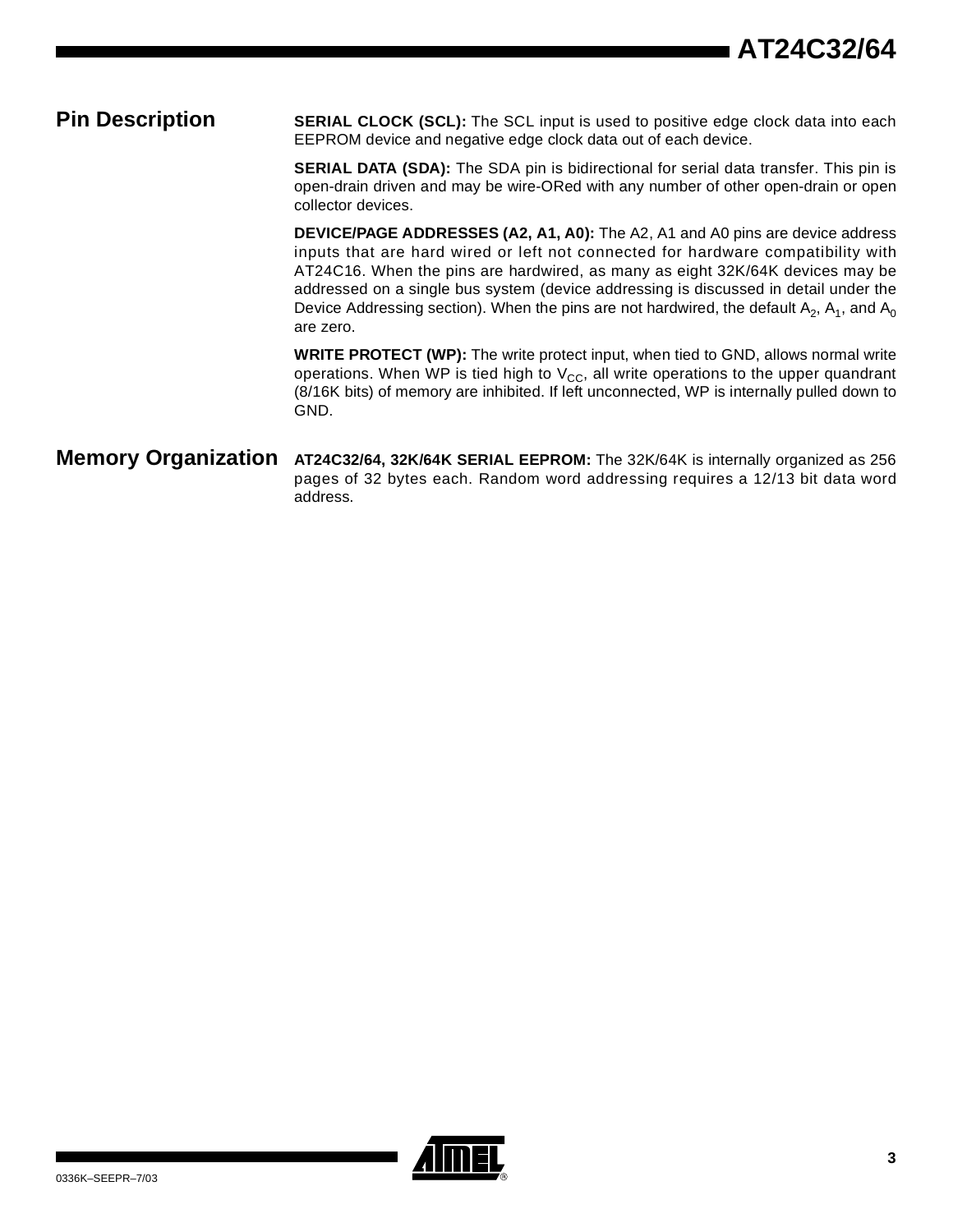

## **Pin Capacitance**(1)

Applicable over recommended operating range from  $T_A = 25^{\circ}C$ ,  $f = 1.0$  MHz,  $V_{CC} = +1.8V$ .

| Symbol             | <b>Test Condition</b>                    | <b>Max</b> | Units | <b>Conditions</b> |
|--------------------|------------------------------------------|------------|-------|-------------------|
| $\mathtt{C_{1/O}}$ | Input/Output Capacitance (SDA)           |            | рF    | $V_{I/O} = 0V$    |
| $C_{\text{IN}}$    | Input Capacitance $(A_0, A_1, A_2, SCL)$ |            | рF    | $V_{IN} = 0V$     |

Note: 1. This parameter is characterized and is not 100% tested.

### **DC Characteristics**

Applicable over recommended operating range from: T<sub>AI</sub> = -40°C to +85°C, V<sub>CC</sub> = +1.8V to +5.5V, T<sub>AC</sub> = 0°C to +70°C,  $V_{CC}$  = +1.8V to +5.5V (unless otherwise noted).

| Symbol        | <b>Parameter</b>                      | <b>Test Condition</b>                               |                                                      | Min                | <b>Typ</b> | Max                | <b>Units</b> |
|---------------|---------------------------------------|-----------------------------------------------------|------------------------------------------------------|--------------------|------------|--------------------|--------------|
| $V_{CC1}$     | Supply Voltage                        |                                                     |                                                      | 1.8                |            | 5.5                | $\vee$       |
| $V_{CC2}$     | Supply Voltage                        |                                                     |                                                      |                    |            | 5.5                | $\vee$       |
| $V_{CC3}$     | Supply Voltage                        |                                                     |                                                      | 2.7                |            | 5.5                | V            |
| $V_{CC4}$     | Supply Voltage                        |                                                     |                                                      | 4.5                |            | 5.5                | $\vee$       |
| $I_{\rm CC1}$ | <b>Supply Current</b>                 | $V_{\text{CC}} = 5.0V$                              | READ at 100 kHz                                      |                    | 0.4        | 1.0                | mA           |
| $I_{CC2}$     | <b>Supply Current</b>                 | $V_{CC}$ = 5.0V                                     | WRITE at 100 kHz                                     |                    | 2.0        | 3.0                | mA           |
|               | <b>Standby Current</b>                | $V_{\rm CC} = 1.8V$                                 |                                                      |                    |            | 0.1                | μA           |
| $I_{SB1}$     | $(1.8V$ option)                       | $V_{CC}$ = 5.5V                                     | $V_{IN}$ = $V_{CC}$ or $V_{SS}$                      |                    |            | 2.0                |              |
|               | <b>Standby Current</b>                |                                                     |                                                      |                    |            | 0.5                | μA           |
| $I_{SB2}$     | (2.5V option)                         | $V_{\text{CC}}$ = 5.5V                              | $V_{IN}$ = $V_{CC}$ or $V_{SS}$                      |                    |            | 2.0                |              |
|               | <b>Standby Current</b>                | $V_{CC} = 2.7V$                                     |                                                      |                    |            | 0.5                | $\mu$ A      |
| $I_{SB3}$     | (2.7V option)                         | $V_{CC}$ = 5.5V                                     | $V_{IN}$ = $V_{CC}$ or $V_{SS}$                      |                    |            | 2.0                |              |
| $I_{SB4}$     | <b>Standby Current</b><br>(5V option) | $V_{CC} = 4.5 - 5.5V$                               | $V_{\text{IN}}$ = $V_{\text{CC}}$ or $V_{\text{SS}}$ |                    | 20         | 35                 | $\mu$ A      |
| $I_{LI}$      | Input Leakage<br>Current              | $V_{IN}$ = $V_{CC}$ or $V_{SS}$                     |                                                      |                    | 0.10       | 3.0                | $\mu$ A      |
| $I_{LO}$      | Output Leakage<br>Current             | $V_{\text{OUT}} = V_{\text{CC}}$ or $V_{\text{SS}}$ |                                                      |                    | 0.05       | 3.0                | $\mu$ A      |
| $V_{IL}$      | Input Low Level <sup>(1)</sup>        |                                                     |                                                      | $-0.6$             |            | $V_{CC}$ x 0.3     | $\vee$       |
| $V_{IH}$      | Input High Level <sup>(1)</sup>       |                                                     |                                                      | $V_{\rm CC}$ x 0.7 |            | $V_{\rm CC}$ + 0.5 | $\vee$       |
| $V_{OL2}$     | Output Low Level                      | $V_{\text{CC}} = 3.0V$                              | $I_{OL} = 2.1$ mA                                    |                    |            | 0.4                | $\vee$       |
| $V_{OL1}$     | Output Low Level                      | $V_{CC} = 1.8V$                                     | $I_{OL} = 0.15$ mA                                   |                    |            | 0.2                | V            |

Note: 1.  $V_{IL}$  min and  $V_{IH}$  max are reference only and are not tested.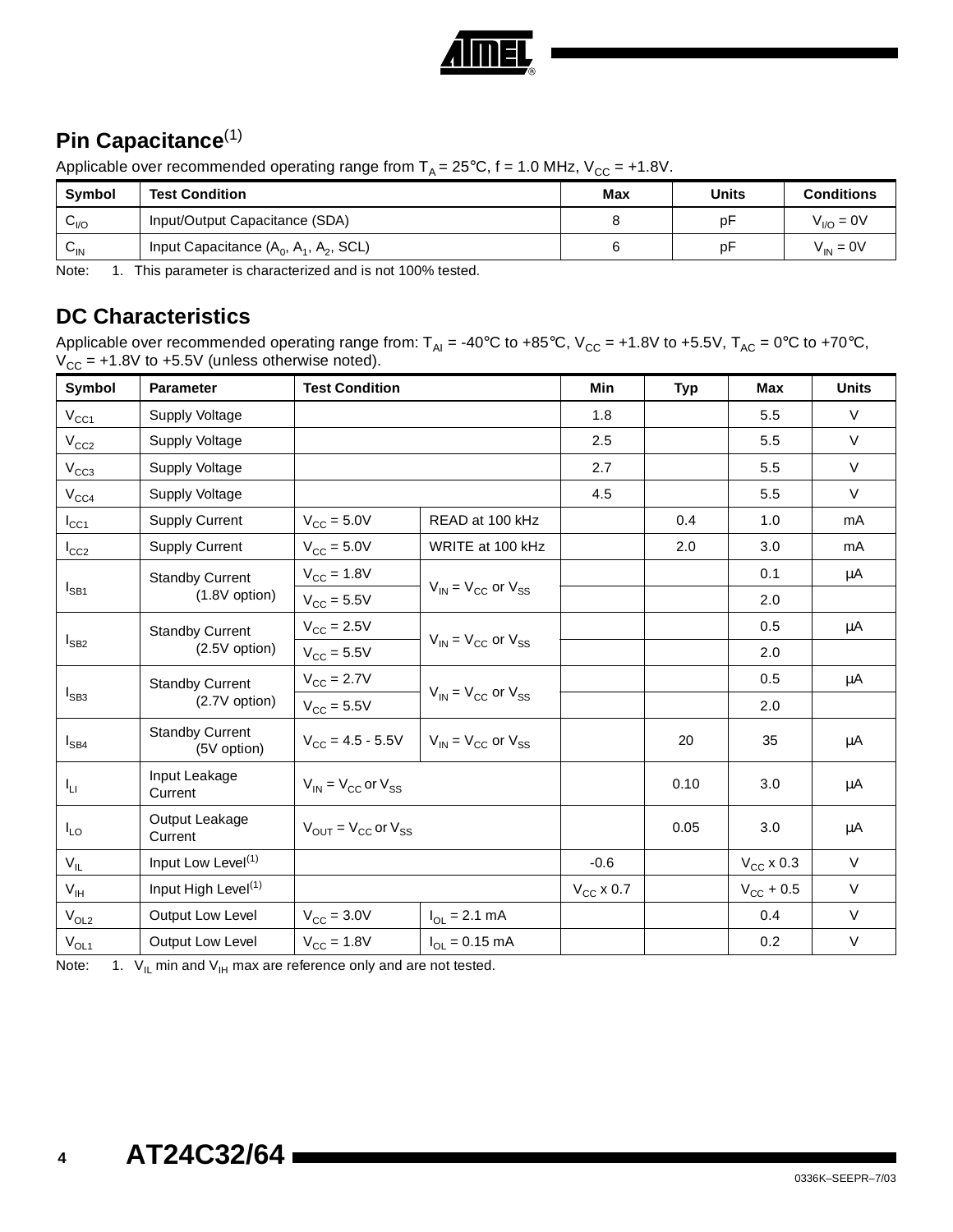# **AT24C32/64**

### **AC Characteristics**

Applicable over recommended operating range from  $T_A = -40^\circ \text{C}$  to  $+85^\circ \text{C}$ ,  $V_{CC} = +1.8V$  to  $+5.5V$ , CL = 1 TTL Gate and 100 pF (unless otherwise noted).

|                                 |                                                                                 |            | $1.8$ -volt |             | 2.7-, 2.5-volt |             | $5.0$ -volt |                 |
|---------------------------------|---------------------------------------------------------------------------------|------------|-------------|-------------|----------------|-------------|-------------|-----------------|
| Symbol                          | <b>Parameter</b>                                                                | <b>Min</b> | <b>Max</b>  | <b>Min</b>  | <b>Max</b>     | Min         | <b>Max</b>  | <b>Units</b>    |
| $f_{\rm SCL}$                   | Clock Frequency, SCL                                                            |            | 100         |             | 100            |             | 400         | kHz             |
| $t_{LOW}$                       | <b>Clock Pulse Width Low</b>                                                    | 4.7        |             | 4.7         |                | 1.2         |             | $\mu s$         |
| $t_{\text{HIGH}}$               | Clock Pulse Width High                                                          | 4.0        |             | 4.0         |                | 0.6         |             | μs              |
| $t_{\rm i}$                     | Noise Suppression Time <sup>(1)</sup>                                           |            | 100         |             | 100            |             | 50          | ns              |
| $t_{AA}$                        | Clock Low to Data Out Valid                                                     | 0.1        | 4.5         | 0.1         | 4.5            | 0.1         | 0.9         | μs              |
| $t_{\text{BUF}}$                | Time the bus must be free<br>before a new transmission can start <sup>(1)</sup> | 4.7        |             | 4.7         |                | 1.2         |             | $\mu s$         |
| $t_{HD,STA}$                    | <b>Start Hold Time</b>                                                          | 4.0        |             | 4.0         |                | 0.6         |             | μs              |
| $t_{\scriptstyle\text{SU,STA}}$ | Start Set-up Time                                                               | 4.7        |             | 4.7         |                | 0.6         |             | μs              |
| $t_{\mathsf{HD}.\mathsf{DAT}}$  | Data In Hold Time                                                               | $\Omega$   |             | $\mathbf 0$ |                | $\mathbf 0$ |             | μs              |
| $t_{\scriptstyle\text{SULDAT}}$ | Data In Set-up Time                                                             | 200        |             | 200         |                | 100         |             | ns              |
| $t_{\mathsf{R}}$                | Inputs Rise Time <sup>(1)</sup>                                                 |            | 1.0         |             | 1.0            |             | 0.3         | μs              |
| $t_F$                           | Inputs Fall Time <sup>(1)</sup>                                                 |            | 300         |             | 300            |             | 300         | ns              |
| $t_{\text{SU,STO}}$             | Stop Set-up Time                                                                | 4.7        |             | 4.7         |                | 0.6         |             | $\mu s$         |
| $t_{\sf DH}$                    | Data Out Hold Time                                                              | 100        |             | 100         |                | 50          |             | ns              |
| $t_{WR}$                        | Write Cycle Time                                                                |            | 20          |             | 10             |             | 10          | ms              |
| Endurance <sup>(1)</sup>        | 5.0V, 25°C, Page Mode                                                           | 1M         |             | 1M          |                | 1M          |             | Write<br>Cycles |

Note: 1. This parameter is characterized and is not 100% tested.

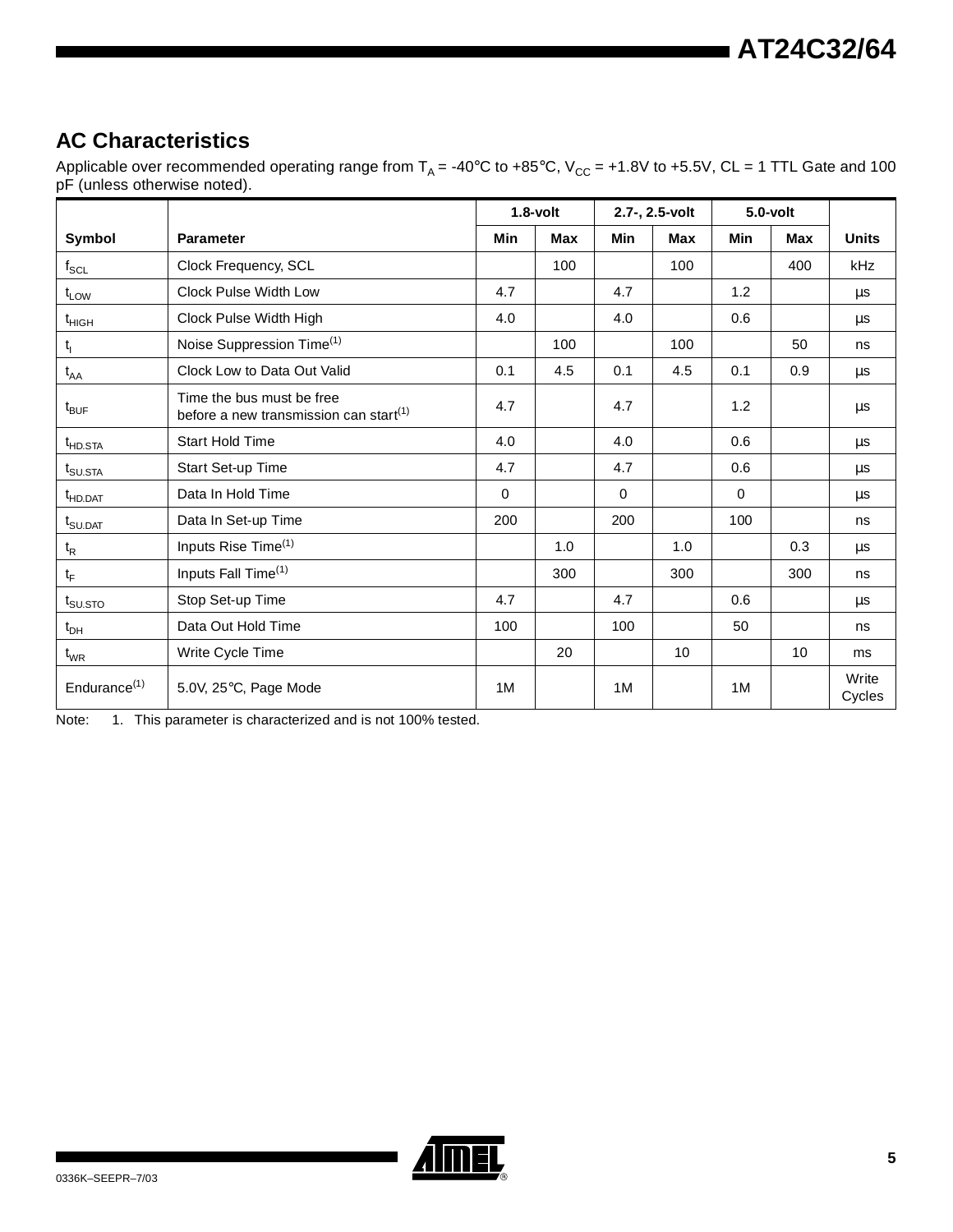

**Device Operation CLOCK and DATA TRANSITIONS:** The SDA pin is normally pulled high with an external device. Data on the SDA pin may change only during SCL low time periods (refer to Data Validity timing diagram). Data changes during SCL high periods will indicate a start or stop condition as defined below.

> **START CONDITION:** A high-to-low transition of SDA with SCL high is a start condition which must precede any other command (refer to Start and Stop Definition timing diagram).

> **STOP CONDITION:** A low-to-high transition of SDA with SCL high is a stop condition. After a read sequence, the stop command will place the EEPROM in a standby power mode (refer to Start and Stop Definition timing diagram).

> **ACKNOWLEDGE:** All addresses and data words are serially transmitted to and from the EEPROM in 8-bit words. The EEPROM sends a zero during the ninth clock cycle to acknowledge that it has received each word.

> **STANDBY MODE:** The AT24C32/64 features a low power standby mode which is enabled: a) upon power-up and b) after the receipt of the STOP bit and the completion of any internal operations.

> **MEMORY RESET:** After an interruption in protocol, power loss or system reset, any 2 wire part can be reset by following these steps:

> (a) Clock up to 9 cycles, (b) look for SDA high in each cycle while SCL is high and then (c) create a start condition as SDA is high.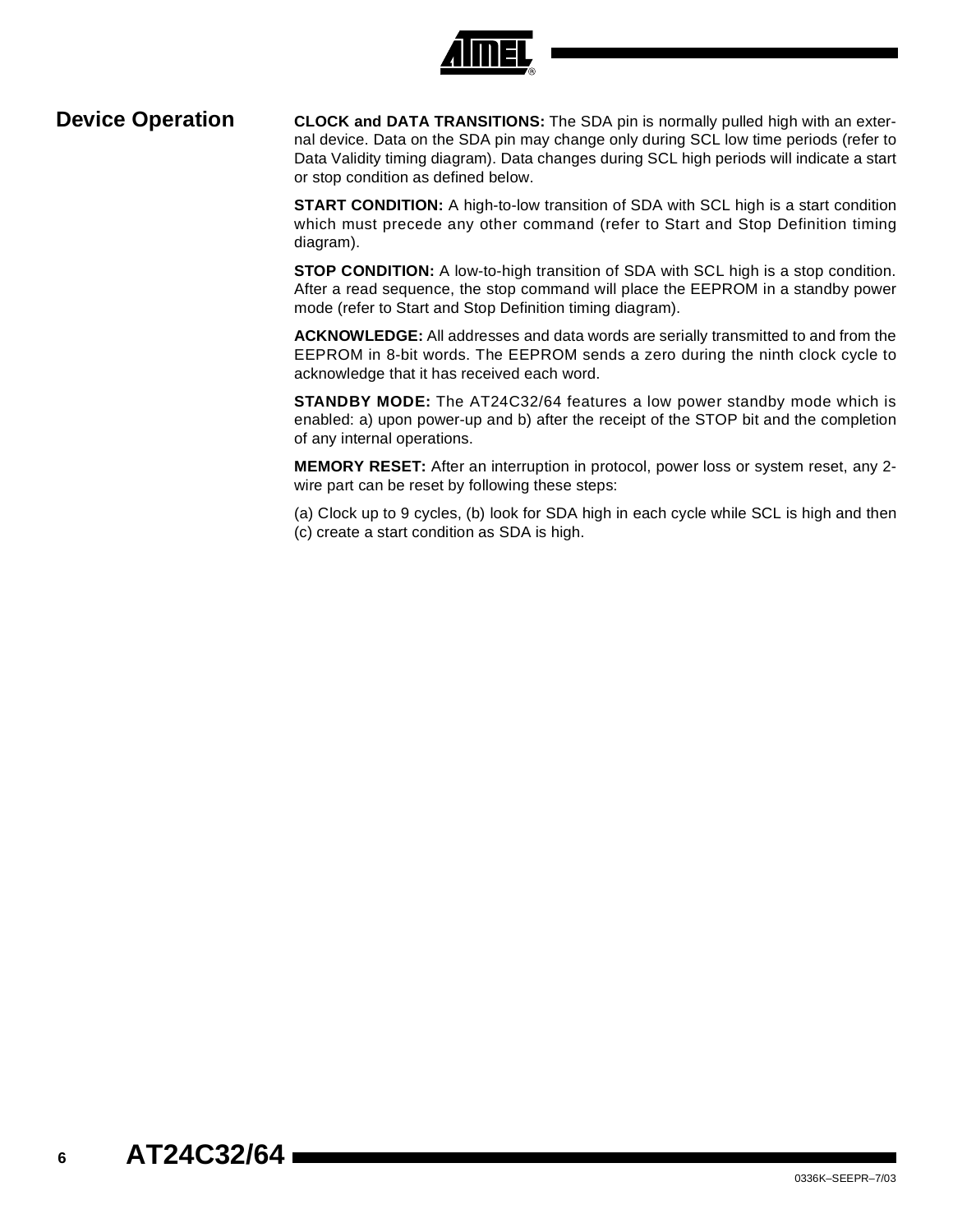### **Bus Timing SCL: Serial Clock, SDA: Serial Data I/O**



### **Write Cycle Timing SCL: Serial Clock, SDA: Serial Data I/O**



Note:  $1.$  The write cycle time t<sub>WR</sub> is the time from a valid stop condition of a write sequence to the end of the internal clear/write cycle.

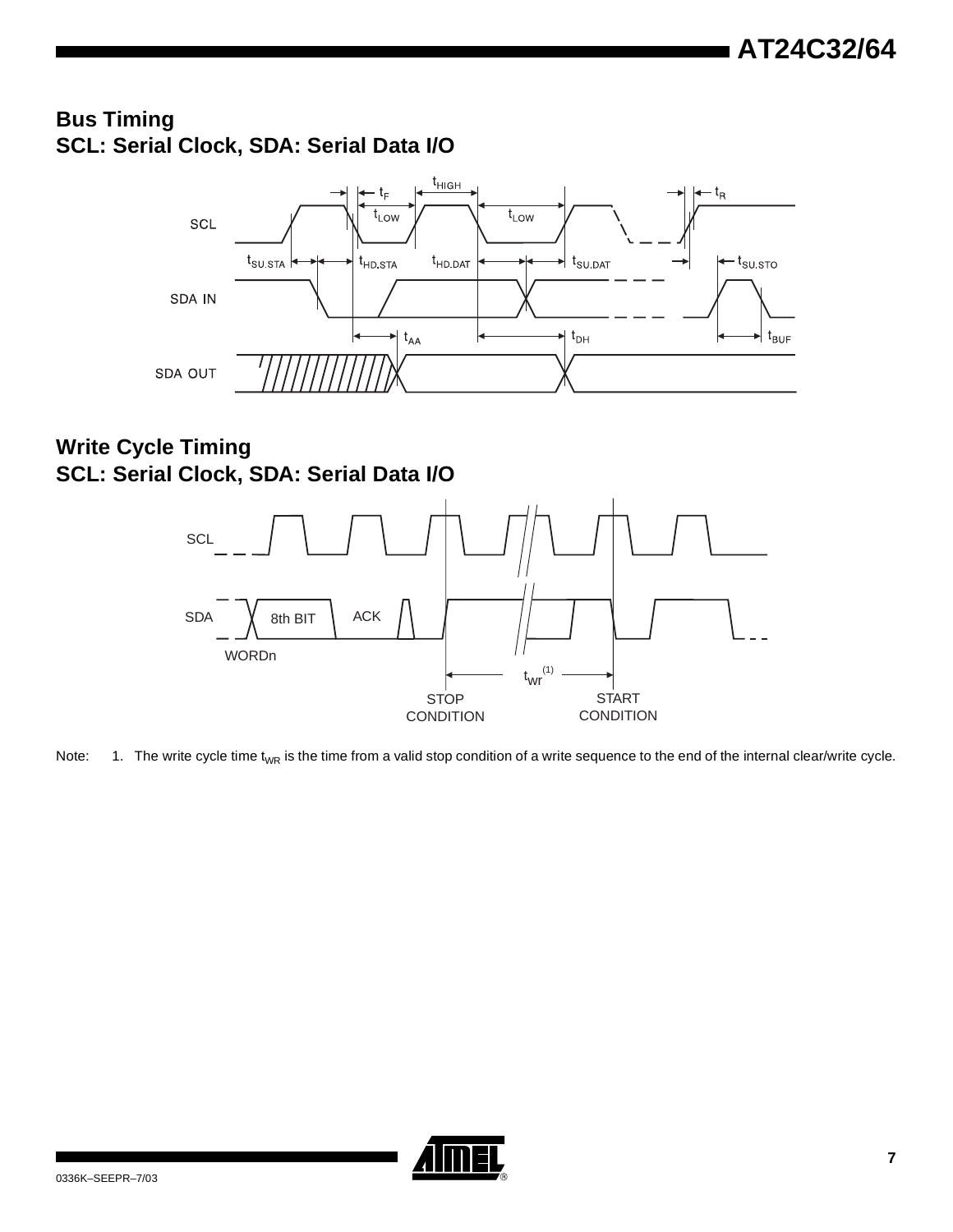

## **Data Validity**



## **Start and Stop Definition**



### **Output Acknowledge**



# **<sup>8</sup> AT24C32/64**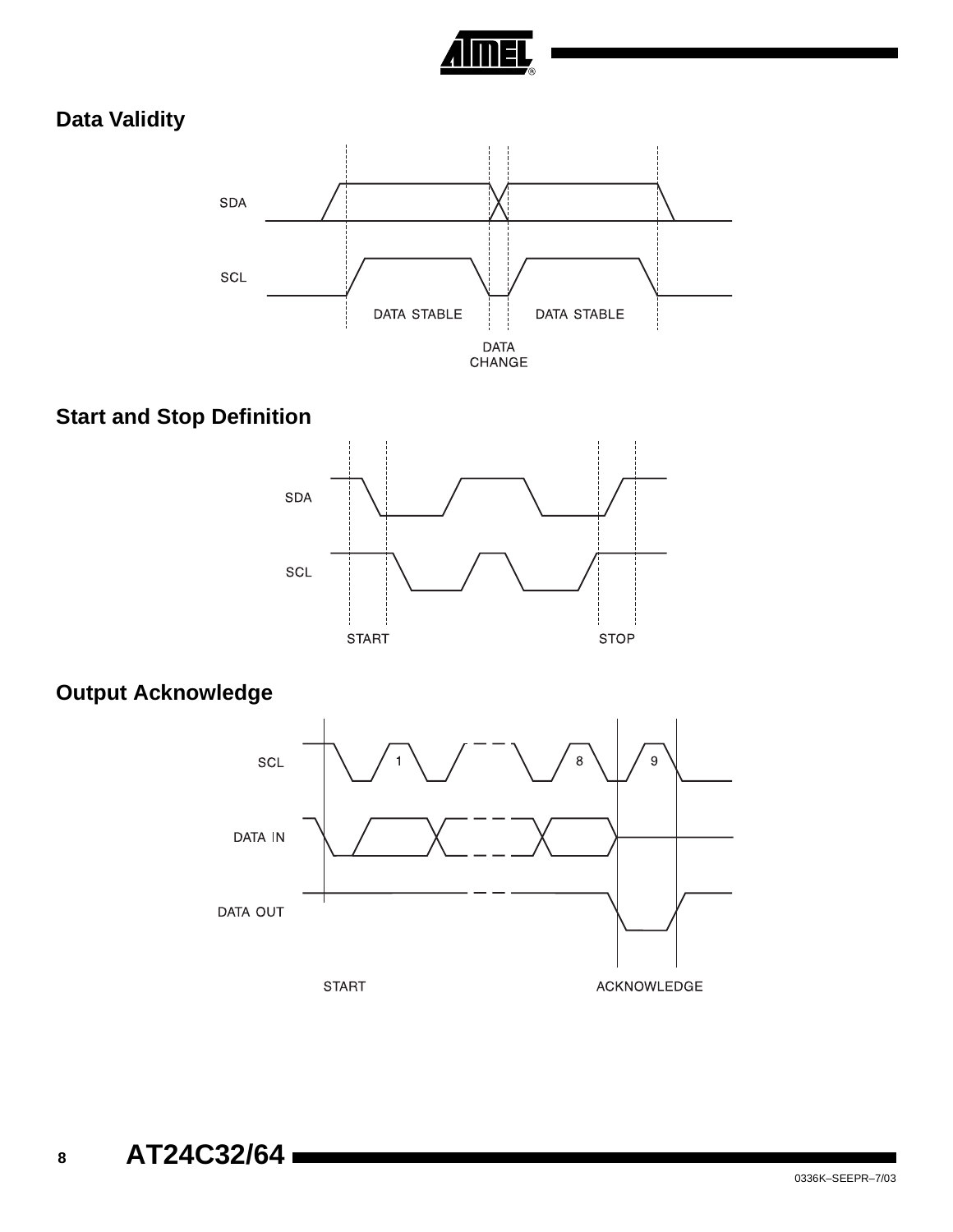**Device Addressing** The 32K/64K EEPROM requires an 8-bit device address word following a start condition to enable the chip for a read or write operation (refer to Figure 1). The device address word consists of a mandatory one, zero sequence for the first four most significant bits as shown. This is common to all 2-wire EEPROM devices.

> The 32K/64K uses the three device address bits A2, A1, A0 to allow as many as eight devices on the same bus. These bits must compare to their corresponding hardwired input pins. The A2, A1, and A0 pins use an internal proprietary circuit that biases them to a logic low condition if the pins are allowed to float.

> The eighth bit of the device address is the read/write operation select bit. A read operation is initiated if this bit is high and a write operation is initiated if this bit is low.

> Upon a compare of the device address, the EEPROM will output a zero. If a compare is not made, the device will return to standby state.

> **NOISE PROTECTION:** Special internal circuitry placed on the SDA and SCL pins prevent small noise spikes from activating the device. A low- $V_{CC}$  detector (5-volt option) resets the device to prevent data corruption in a noisy environment.

> **DATA SECURITY:** The AT24C32/64 has a hardware data protection scheme that allows the user to write protect the upper quadrant (8/16K bits) of memory when the WP pin is at  $V_{CC}$ .

#### **Write Operations BYTE WRITE:** A write operation requires two 8-bit data word addresses following the device address word and acknowledgment. Upon receipt of this address, the EEPROM will again respond with a zero and then clock in the first 8-bit data word. Following receipt of the 8-bit data word, the EEPROM will output a zero and the addressing device, such as a microcontroller, must terminate the write sequence with a stop condition. At this time the EEPROM enters an internally-timed write cycle,  $t_{WR}$ , to the nonvolatile memory. All inputs are disabled during this write cycle and the EEPROM will not respond until the write is complete (refer to Figure 2).

**PAGE WRITE:** The 32K/64K EEPROM is capable of 32-byte page writes.

A page write is initiated the same way as a byte write, but the microcontroller does not send a stop condition after the first data word is clocked in. Instead, after the EEPROM acknowledges receipt of the first data word, the microcontroller can transmit up to 31 more data words. The EEPROM will respond with a zero after each data word received. The microcontroller must terminate the page write sequence with a stop condition (refer to Figure 3).

The data word address lower 5 bits are internally incremented following the receipt of each data word. The higher data word address bits are not incremented, retaining the memory page row location. When the word address, internally generated, reaches the page boundary, the following byte is placed at the beginning of the same page. If more than 32 data words are transmitted to the EEPROM, the data word address will "roll over" and previous data will be overwritten.

**ACKNOWLEDGE POLLING:** Once the internally-timed write cycle has started and the EEPROM inputs are disabled, acknowledge polling can be initiated. This involves sending a start condition followed by the device address word. The read/write bit is representative of the operation desired. Only if the internal write cycle has completed will the EEPROM respond with a zero, allowing the read or write sequence to continue.

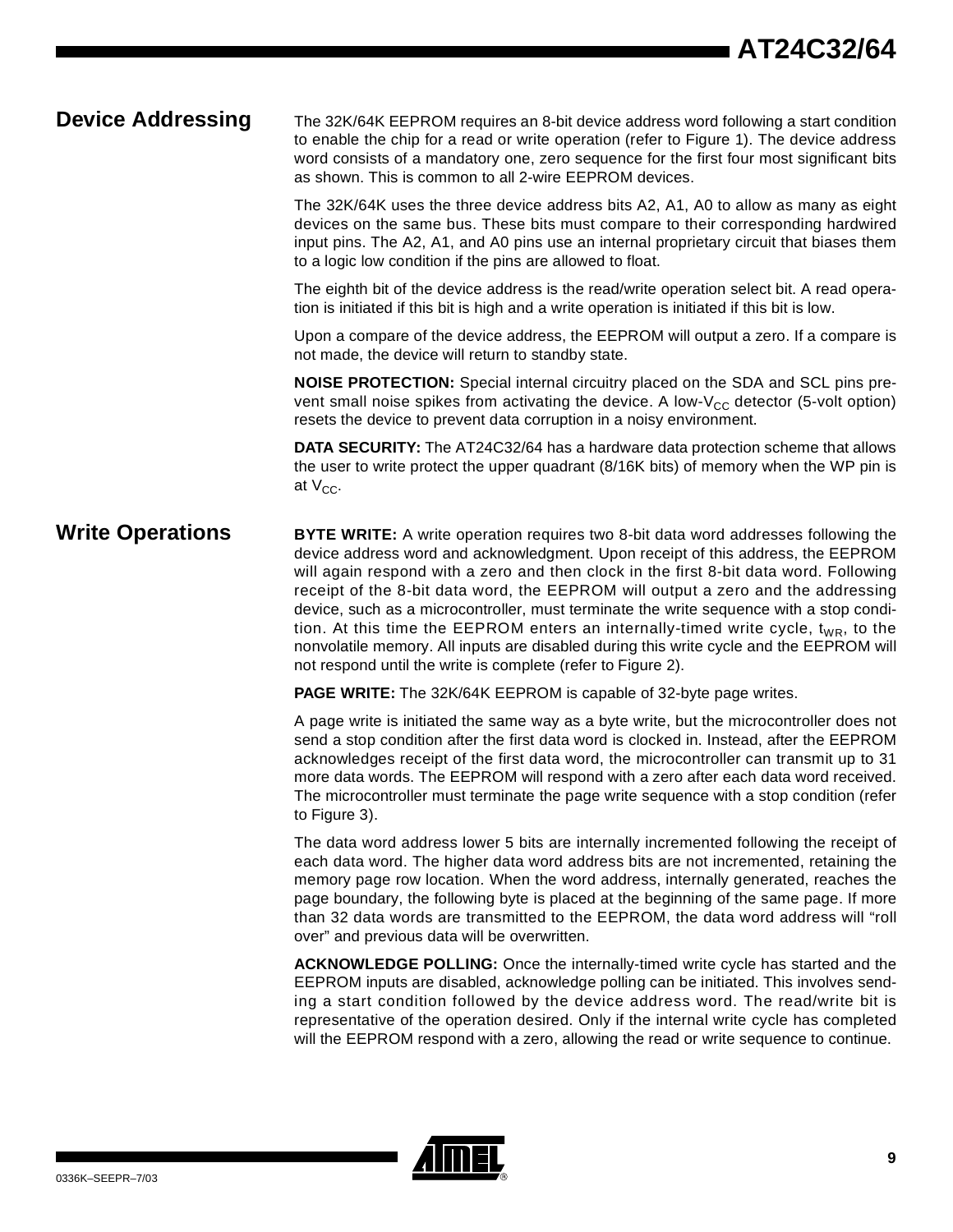

### **Read Operations**

Read operations are initiated the same way as write operations with the exception that the read/write select bit in the device address word is set to one. There are three read operations: current address read, random address read and sequential read.

**CURRENT ADDRESS READ:** The internal data word address counter maintains the last address accessed during the last read or write operation, incremented by one. This address stays valid between operations as long as the chip power is maintained. The address "roll over" during read is from the last byte of the last memory page, to the first byte of the first page. The address "roll over" during write is from the last byte of the current page to the first byte of the same page.

Once the device address with the read/write select bit set to one is clocked in and acknowledged by the EEPROM, the current address data word is serially clocked out. The microcontroller does not respond with an input zero but does generate a following stop condition (refer to Figure 4).

**RANDOM READ:** A random read requires a "dummy" byte write sequence to load in the data word address. Once the device address word and data word address are clocked in and acknowledged by the EEPROM, the microcontroller must generate another start condition. The microcontroller now initiates a current address read by sending a device address with the read/write select bit high. The EEPROM acknowledges the device address and serially clocks out the data word. The microcontroller does not respond with a zero but does generate a following stop condition (refer to Figure 5).

**SEQUENTIAL READ:** Sequential reads are initiated by either a current address read or a random address read. After the microcontroller receives a data word, it responds with an acknowledge. As long as the EEPROM receives an acknowledge, it will continue to increment the data word address and serially clock out sequential data words. When the memory address limit is reached, the data word address will "roll over" and the sequential read will continue. The sequential read operation is terminated when the microcontroller does not respond with a zero but does generate a following stop condition (refer to Figure 6).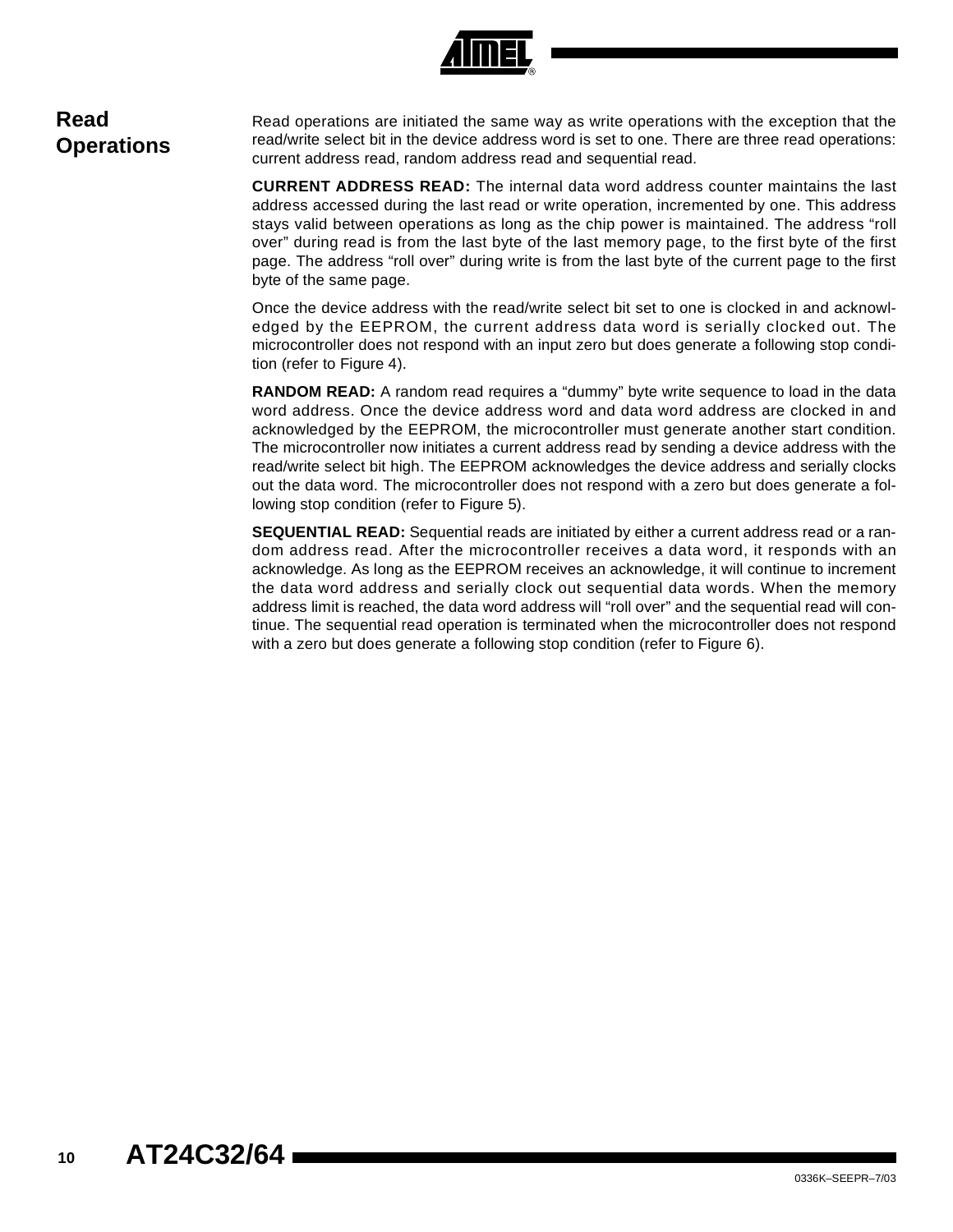# **AT24C32/64**

#### **Figure 1.** Device Address

|  |  | 0 | $\mathbf{I}$<br>$A_{2}$ | Α, | А. | 1/ V |
|--|--|---|-------------------------|----|----|------|
|  |  |   |                         |    |    |      |

#### **Figure 2.** Byte Write



#### **Figure 3.** Page Write



Note:  $1. * =$  DON'T CARE bits

2.  $\dagger$  = DON'T CARE bits for the 32K

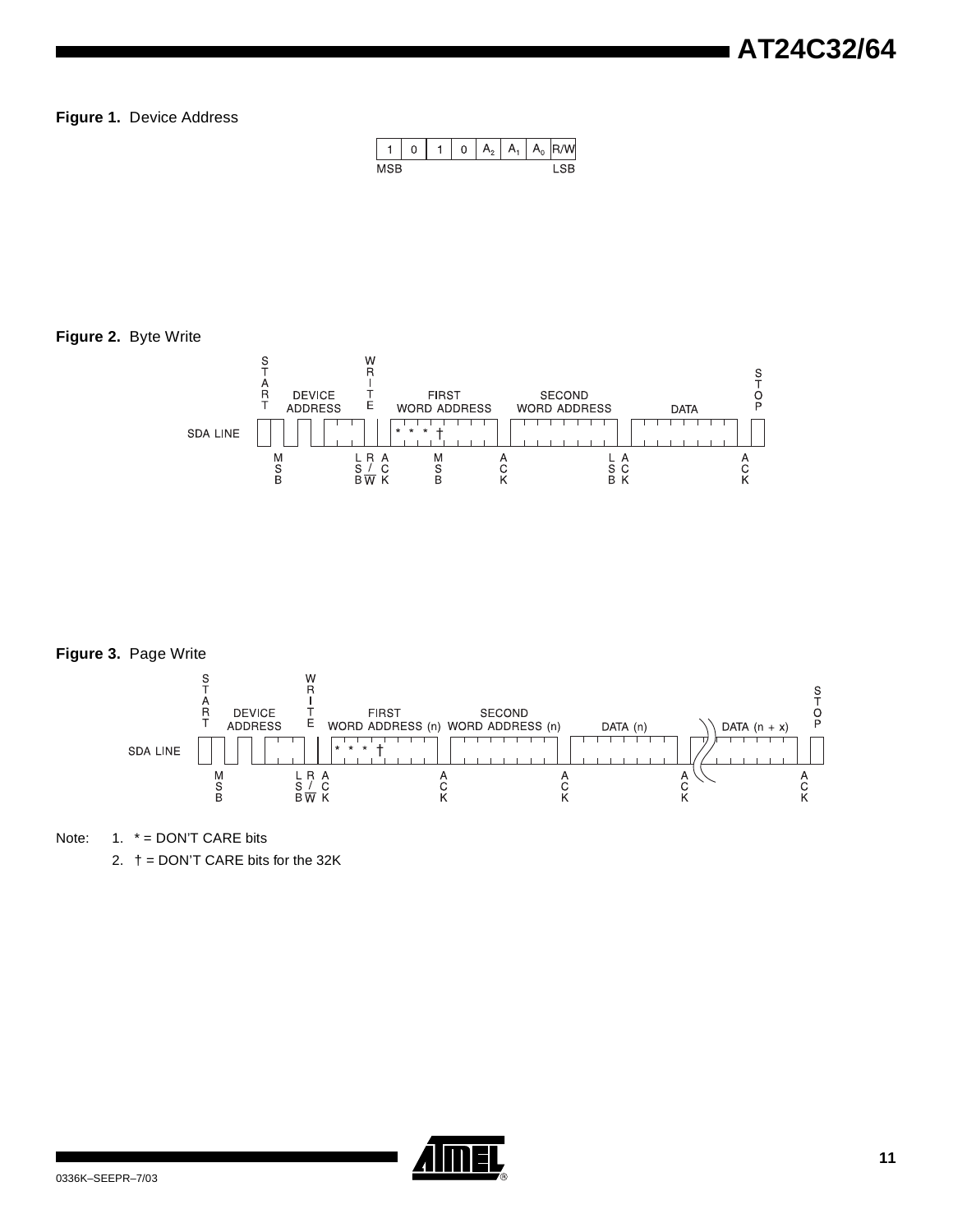

#### **Figure 4.** Current Address Read



**Figure 5.** Random Read







#### **Figure 6.** Sequential Read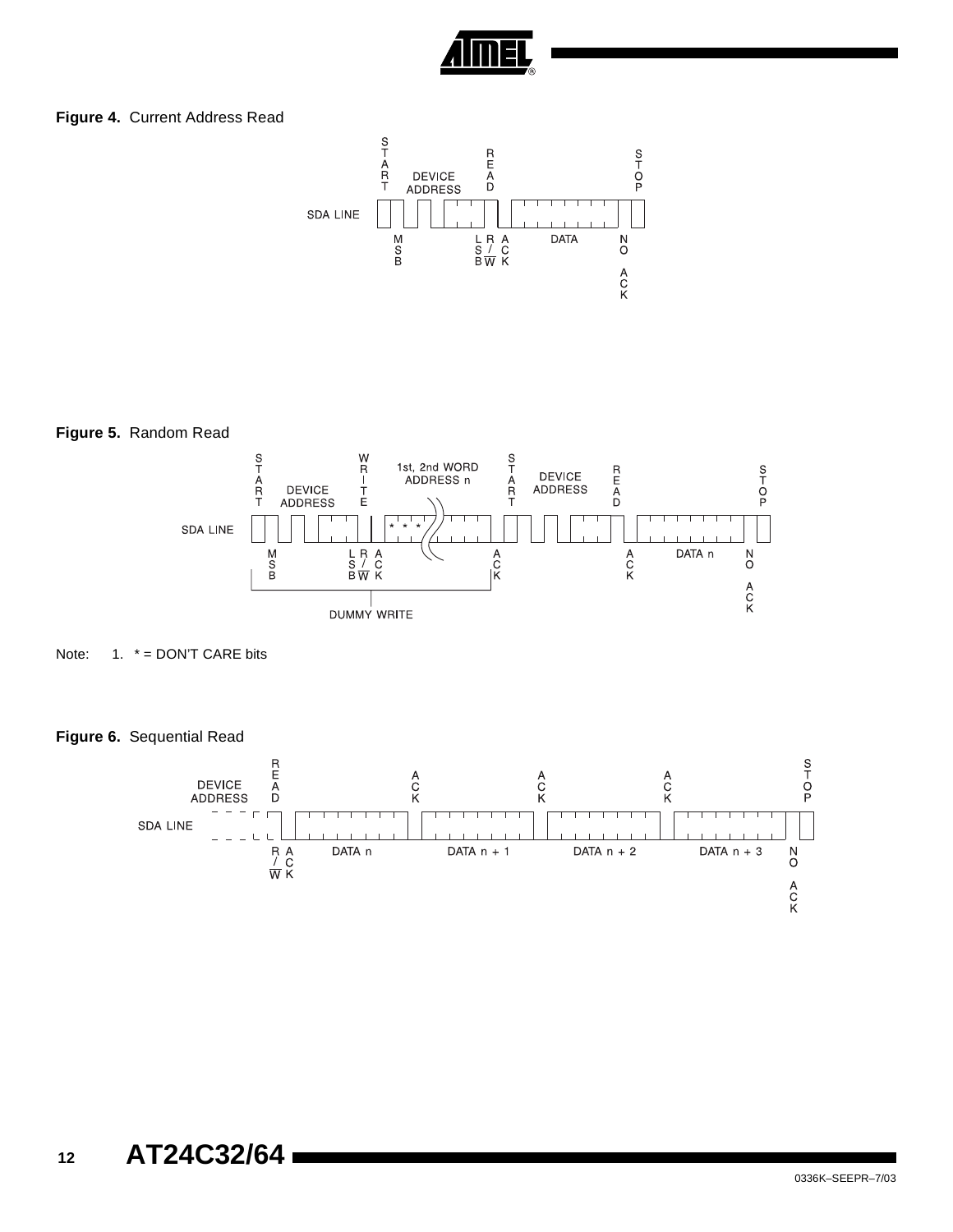### **AT24C32 Ordering Information**

| <b>Ordering Code</b> | Package         | <b>Operation Range</b>                   |
|----------------------|-----------------|------------------------------------------|
| AT24C32-10PI-2.7     | 8P3             | Industrial                               |
| AT24C32N-10SI-2.7    | 8S1             | $(-40^{\circ}$ C to 85 $^{\circ}$ C)     |
| AT24C32W-10SI-2.7    | 8S <sub>2</sub> |                                          |
| AT24C32-10PI-1.8     | 8P3             | Industrial                               |
| AT24C32N-10SI-1.8    | 8S1             | $(-40^{\circ}C \text{ to } 85^{\circ}C)$ |
| AT24C32W-10SI-1.8    | 8S <sub>2</sub> |                                          |

Note: For 2.7V devices used in the 4.5V to 5.5V range, please refer to performance values in the AC and DC characteristics tables.

| Package Type   |                                                                   |  |  |
|----------------|-------------------------------------------------------------------|--|--|
| 8P3            | 8-lead, 0.300" Wide, Plastic Dual Inline Package (PDIP)           |  |  |
| <b>8S1</b>     | 8-lead, 0.150" Wide, Plastic Gull Wing Small Outline (JEDEC SOIC) |  |  |
| <b>8S2</b>     | 8-lead, 0.200" Wide, Plastic Gull Wing Small Outline (EIAJ SOIC)  |  |  |
| <b>Options</b> |                                                                   |  |  |
| $-2.7$         | Low Voltage (2.7V to 5.5V)                                        |  |  |
| -1.8           | Low Voltage (1.8V to 5.5V)                                        |  |  |

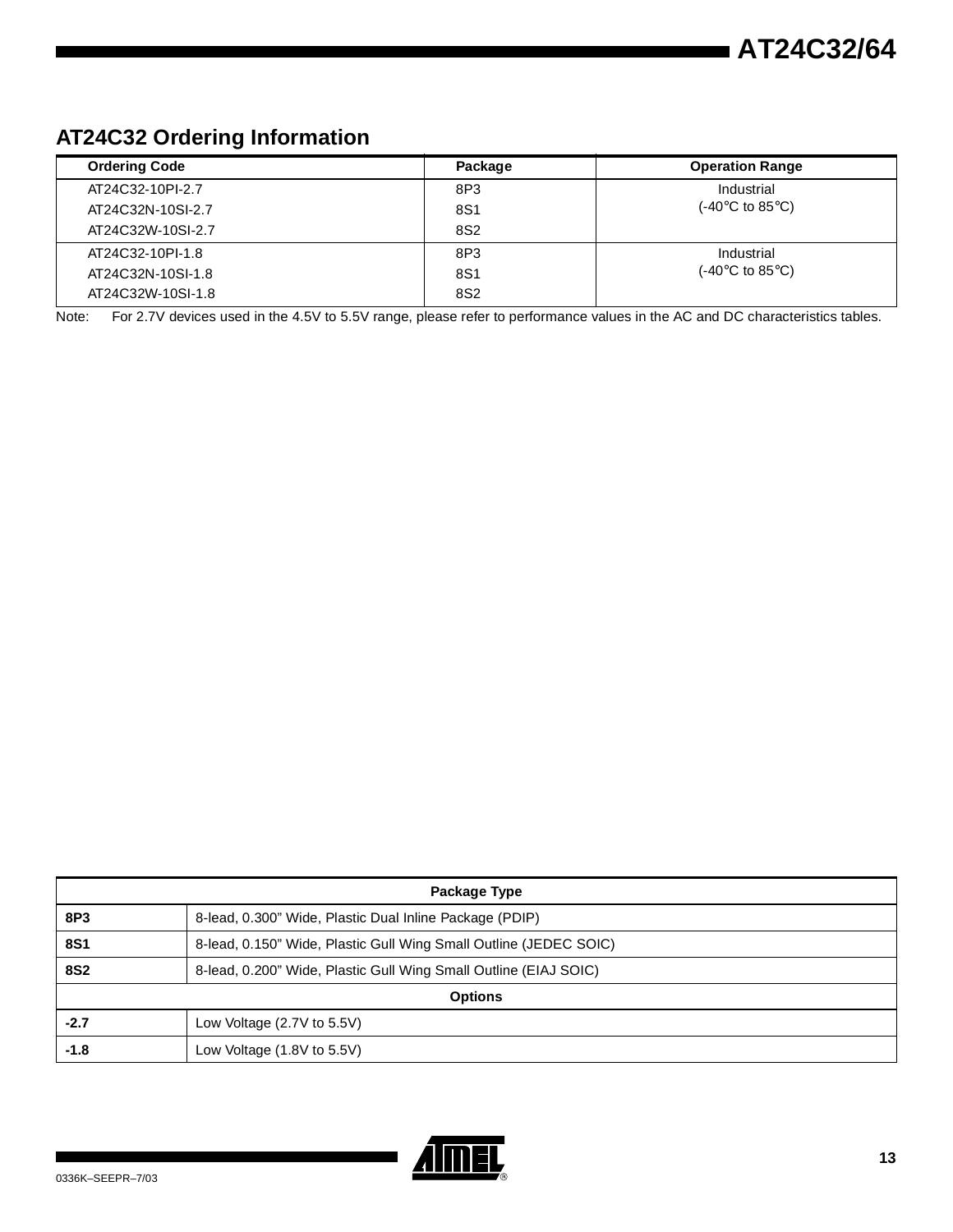

### **AT24C64 Ordering Information**

| <b>Ordering Code</b> | Package         | <b>Operation Range</b>                   |
|----------------------|-----------------|------------------------------------------|
| AT24C64-10PI-2.7     | 8P3             | Industrial                               |
| AT24C64N-10SI-2.7    | 8S1             | $(-40^{\circ}C \text{ to } 85^{\circ}C)$ |
| AT24C64W-10SI-2.7    | 8S2             |                                          |
| AT24C64-10TI-2.7     | 8A2             |                                          |
| AT24C64-10PI-1.8     | 8P3             | Industrial                               |
| AT24C64N-10SI-1.8    | 8S1             | $(-40^{\circ}$ C to 85 $^{\circ}$ C)     |
| AT24C64W-10SI-1.8    | 8S <sub>2</sub> |                                          |
| AT24C64-10TI-1.8     | 8A2             |                                          |

Note: For 2.7V devices used in the 4.5V to 5.5V range, please refer to performance values in the AC and DC characteristics tables.

| Package Type |                                                                   |  |  |
|--------------|-------------------------------------------------------------------|--|--|
| 8P3          | 8-lead, 0.300" Wide, Plastic Dual Inline Package (PDIP)           |  |  |
| <b>8S1</b>   | 8-lead, 0.150" Wide, Plastic Gull Wing Small Outline (JEDEC SOIC) |  |  |
| <b>8S2</b>   | 8-lead, 0.200" Wide, Plastic Gull Wing Small Outline (EIAJ SOIC)  |  |  |
| <b>8A2</b>   | 8-lead, 0.170" Wide, Thin Shrink Small Outline Package (TSSOP)    |  |  |
|              | <b>Options</b>                                                    |  |  |
| $-2.7$       | Low Voltage (2.7V to 5.5V)                                        |  |  |
| $-1.8$       | Low Voltage (1.8V to 5.5V)                                        |  |  |

# **<sup>14</sup> AT24C32/64**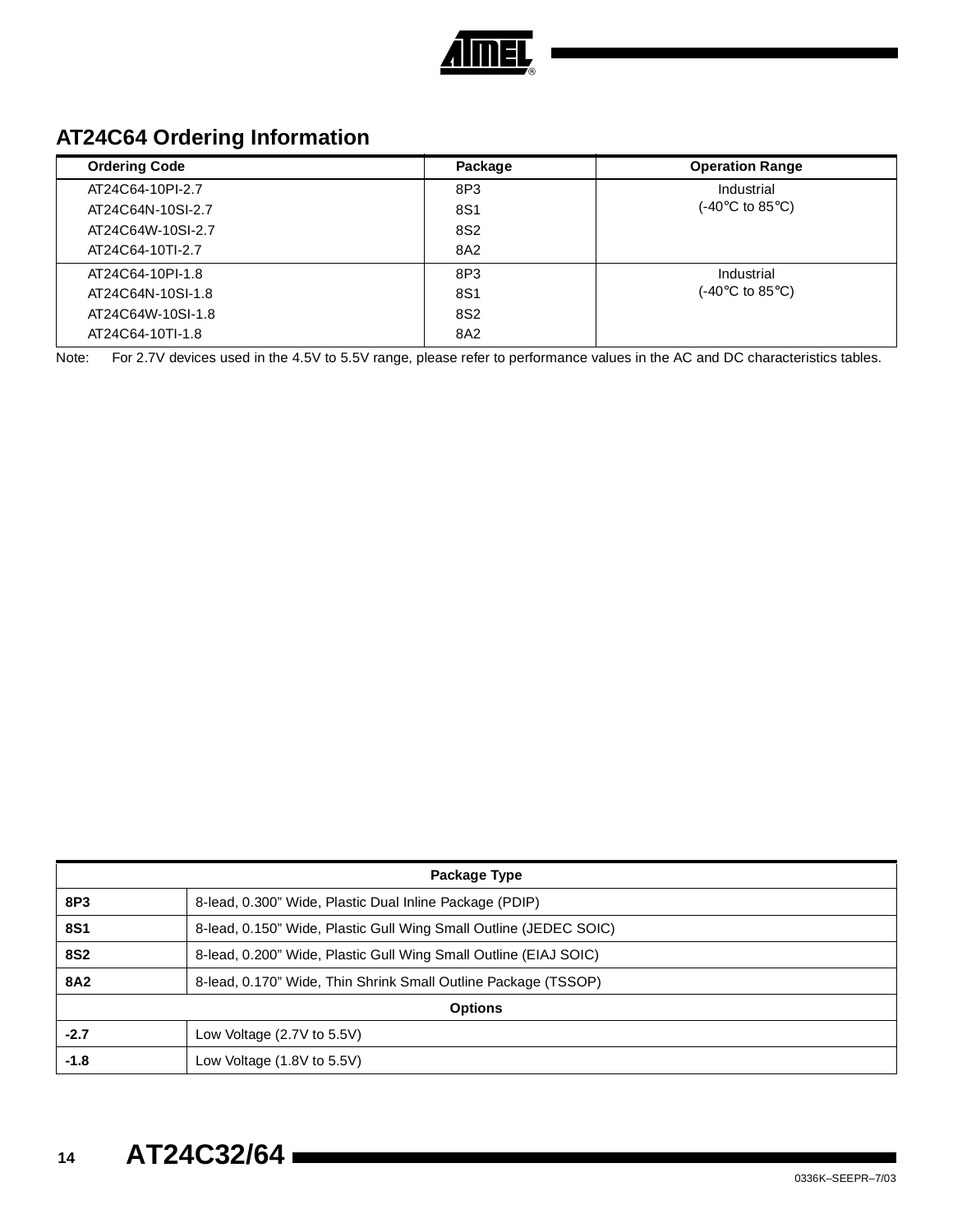### **Packaging Information**

### **8P3 – PDIP**



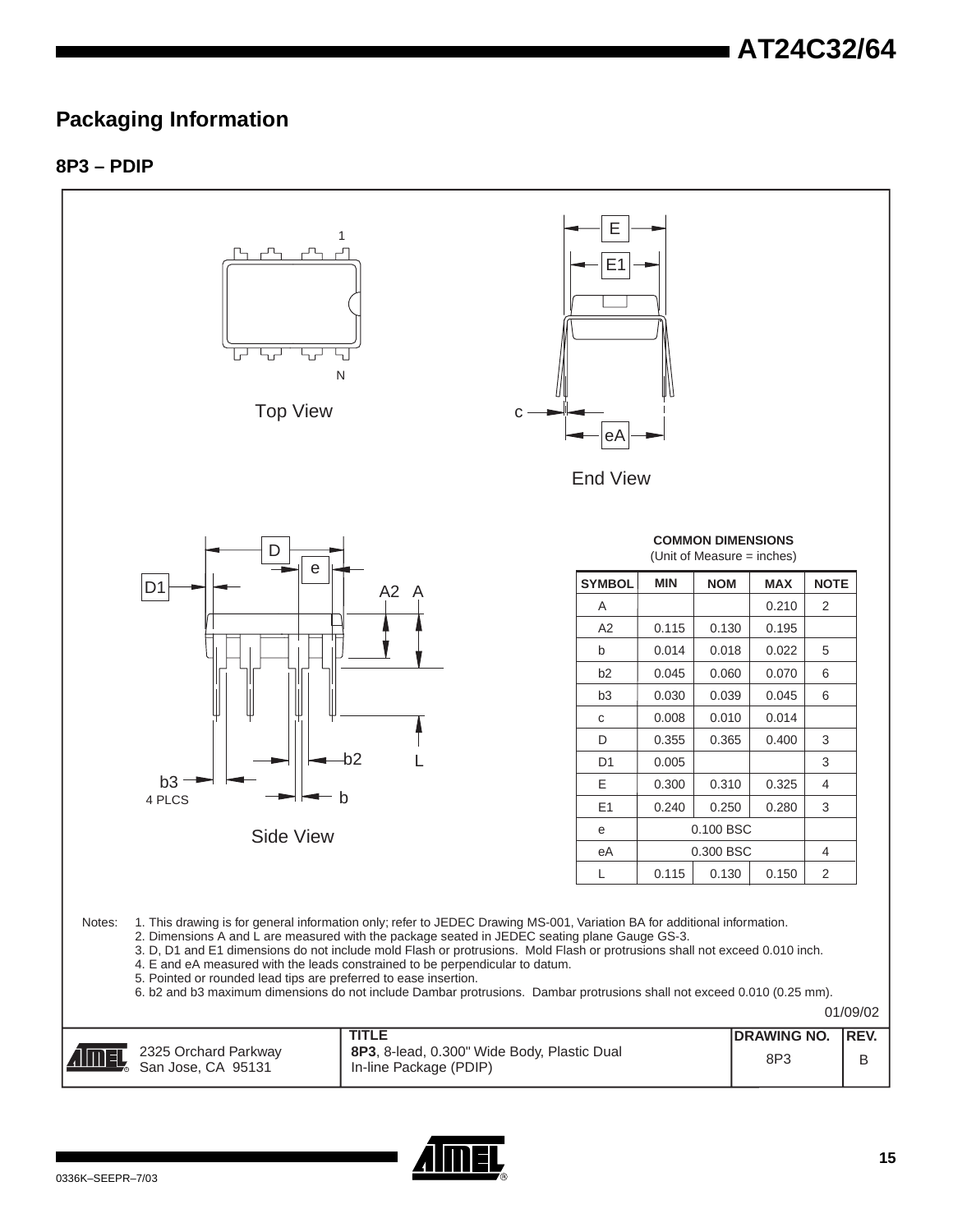

### **8S1 – JEDEC SOIC**

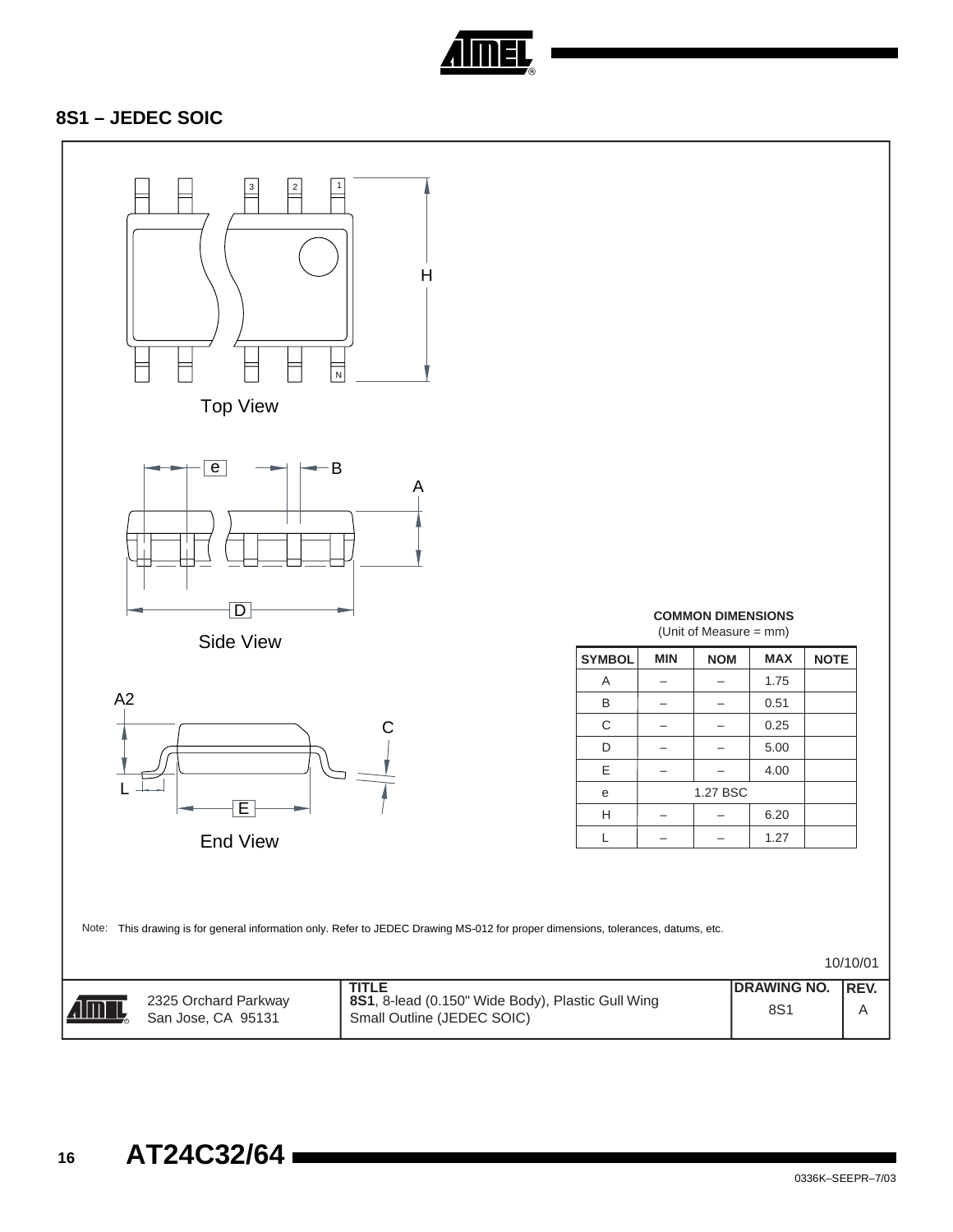# **AT24C32/64**

### **8S2 – EIAJ SOIC**



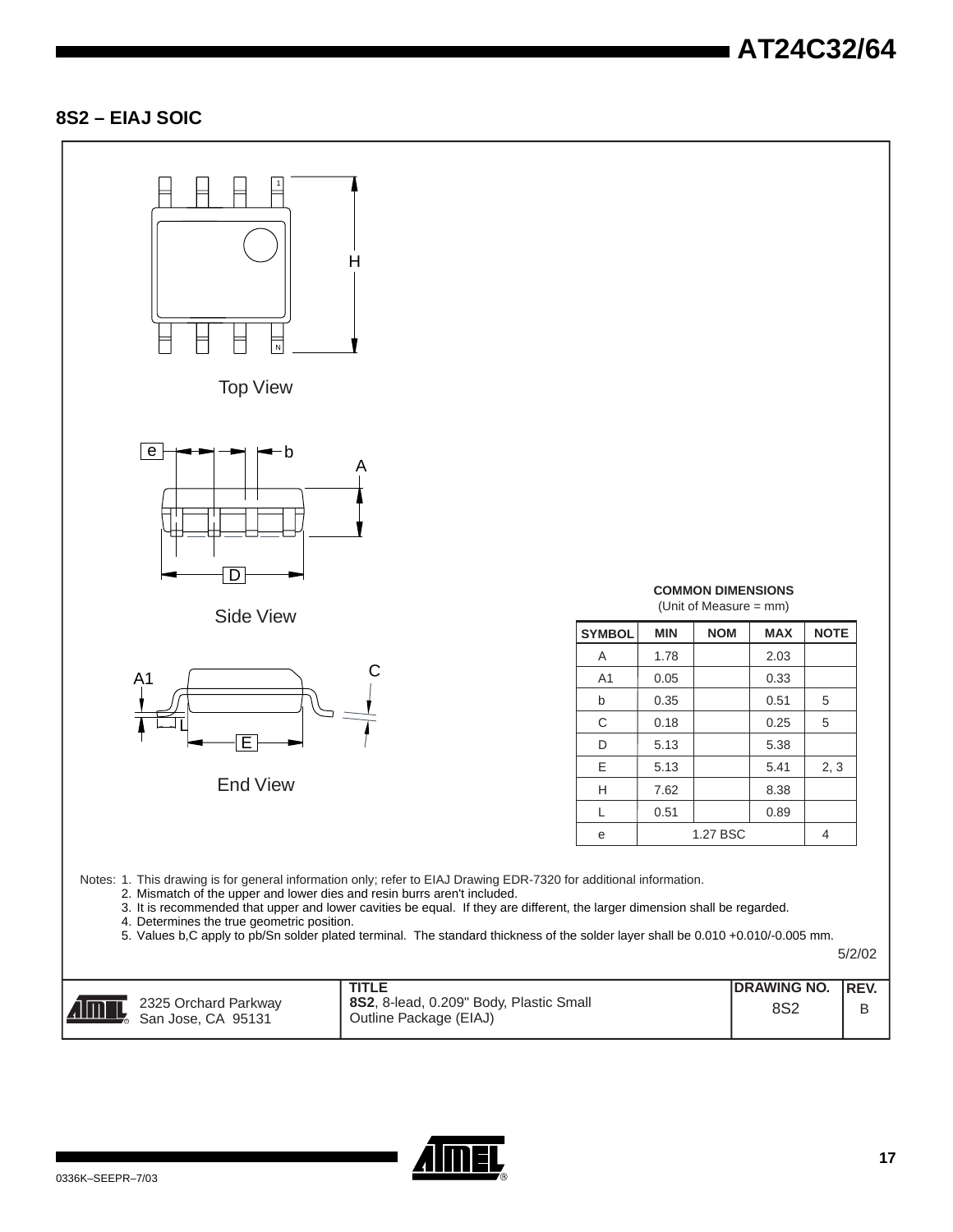

### **8A2 – TSSOP**